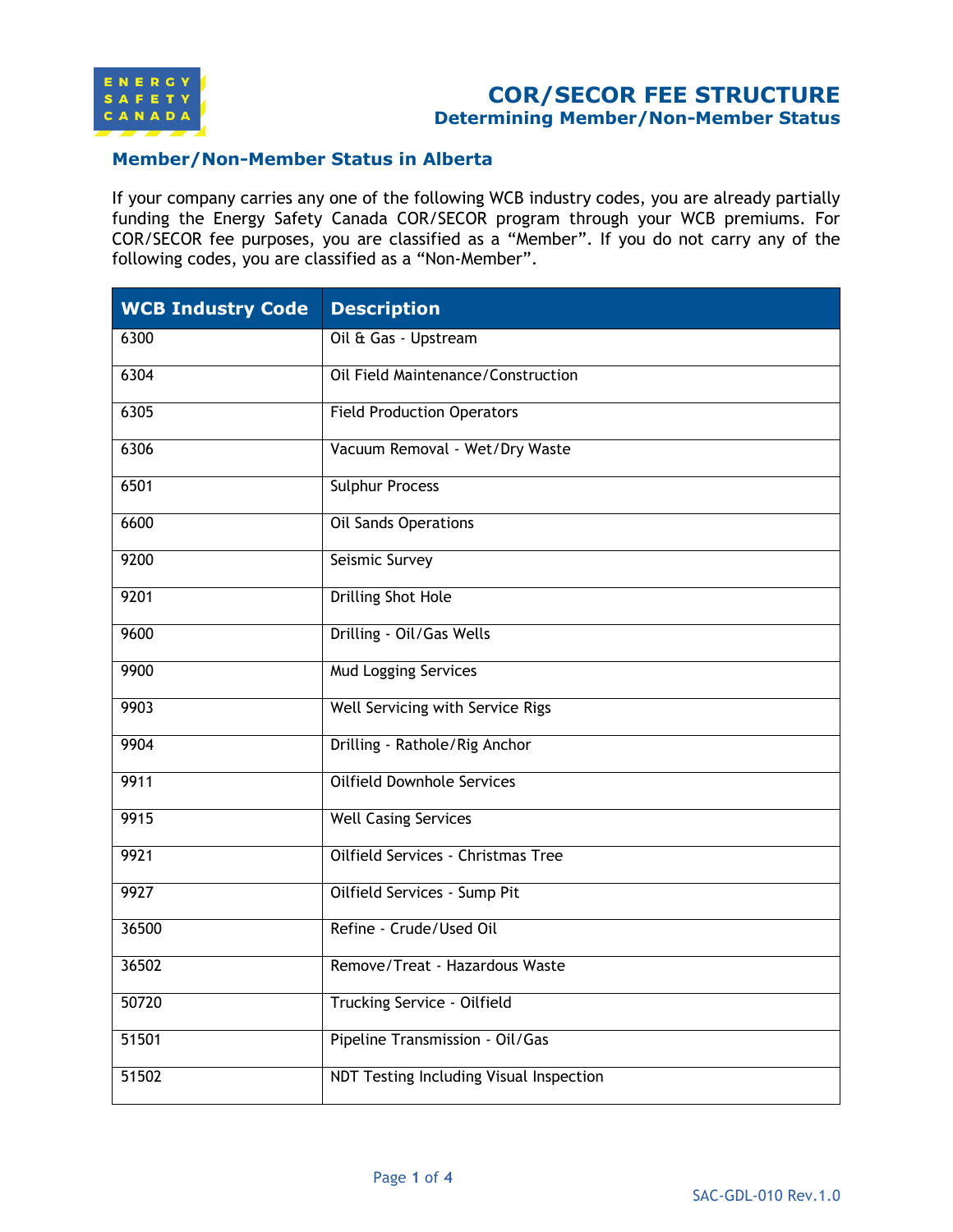

## **COR/SECOR FEE STRUCTURE Determining Member/Non-Member Status**

#### **Member/Non-Member Status in Saskatchewan**

If your company carries any one of the following WCB industry classifications, you are already partially funding the Energy Safety Canada COR/SECOR program through your WCB premiums. For COR/SECOR fee purposes, you are classified as a "Member". If you do not carry any of the following codes, you are classified as a "Non-Member".

| <b>Industry</b><br><b>Classification</b> | <b>Description</b>                                                                                                                                                                                                                                                        |
|------------------------------------------|---------------------------------------------------------------------------------------------------------------------------------------------------------------------------------------------------------------------------------------------------------------------------|
| $\overline{D32}$                         | <b>Operation of Oilwells</b>                                                                                                                                                                                                                                              |
| 01                                       | <b>Mud Services</b>                                                                                                                                                                                                                                                       |
| 02                                       | Pumpjack and meter service                                                                                                                                                                                                                                                |
| 03                                       | Electromagnetic and magnetometer work, mapping, dynamometer,<br>instrumentation service, gravity metering, flow evaluation, oilfield safety                                                                                                                               |
| 04                                       | Chemical and hot oil service, dewaxing flowlines and tubing, sand and gas<br>control                                                                                                                                                                                      |
| 05                                       | Cathodic protection service                                                                                                                                                                                                                                               |
| 06                                       | Oil and gas exploration, geological work (oil and gas only) including survey                                                                                                                                                                                              |
| 07                                       | Battery operating, oilwell pumping                                                                                                                                                                                                                                        |
| $\overline{08}$                          | Oilfield management consulting or supervision with no line responsibility,<br>oilfield or mining inspection                                                                                                                                                               |
| 50                                       | Subcontract labour                                                                                                                                                                                                                                                        |
| D41                                      | <b>Oilwell Servicing</b>                                                                                                                                                                                                                                                  |
| 01                                       | Rathole, seismic, shot hole and directional drilling down to 200 feet, rig<br>anchoring                                                                                                                                                                                   |
| 02                                       | Servicing oil and gas wells other than with rigs, including logging, perforating<br>and wireline work, acidizing and fracturing work, shot hole cementing, pump<br>and water well servicing                                                                               |
| 03                                       | Oilfield salvaging, reclaiming                                                                                                                                                                                                                                            |
| $\overline{04}$                          | Maintenance and site preparation, oilfield fencing, oil and gas development                                                                                                                                                                                               |
| $\overline{05}$                          | Industrial steam cleaning of oil or refinery tanks, vacuum and pressure truck<br>(oil and gas only), steam cleaning of oilwells, salt water disposal, oilfield fire<br>truck, fire protection, seismic survey, geophysical survey (oil and gas only),<br>flushby services |
| 06                                       | Oilfield equipment maintenance and incidental installation                                                                                                                                                                                                                |
| 07                                       | Diamond coring, drill stem testing, coring                                                                                                                                                                                                                                |
| 08                                       | Crude oil hauling, water hauling incidental to oilfield work within battery only                                                                                                                                                                                          |
| 09                                       | Crude oil subcontract hauling within battery only                                                                                                                                                                                                                         |
| 50                                       | Subcontract labour                                                                                                                                                                                                                                                        |
| $\overline{D51}$                         | Service Rigs, Water Well Drilling                                                                                                                                                                                                                                         |
| $\overline{01}$                          | Service rig for gas or oilwells, well servicing with rig                                                                                                                                                                                                                  |
| 02                                       | Power tong service                                                                                                                                                                                                                                                        |
| 0 <sup>3</sup>                           | Water well drilling                                                                                                                                                                                                                                                       |
| 50                                       | Subcontract labour                                                                                                                                                                                                                                                        |
| <b>D52</b>                               | <b>Drilling, Seismic</b>                                                                                                                                                                                                                                                  |
| 01                                       | Drilling for gas, oil or minerals                                                                                                                                                                                                                                         |
| 02                                       | Seismic below 200 feet                                                                                                                                                                                                                                                    |
| 50                                       | Subcontract labour                                                                                                                                                                                                                                                        |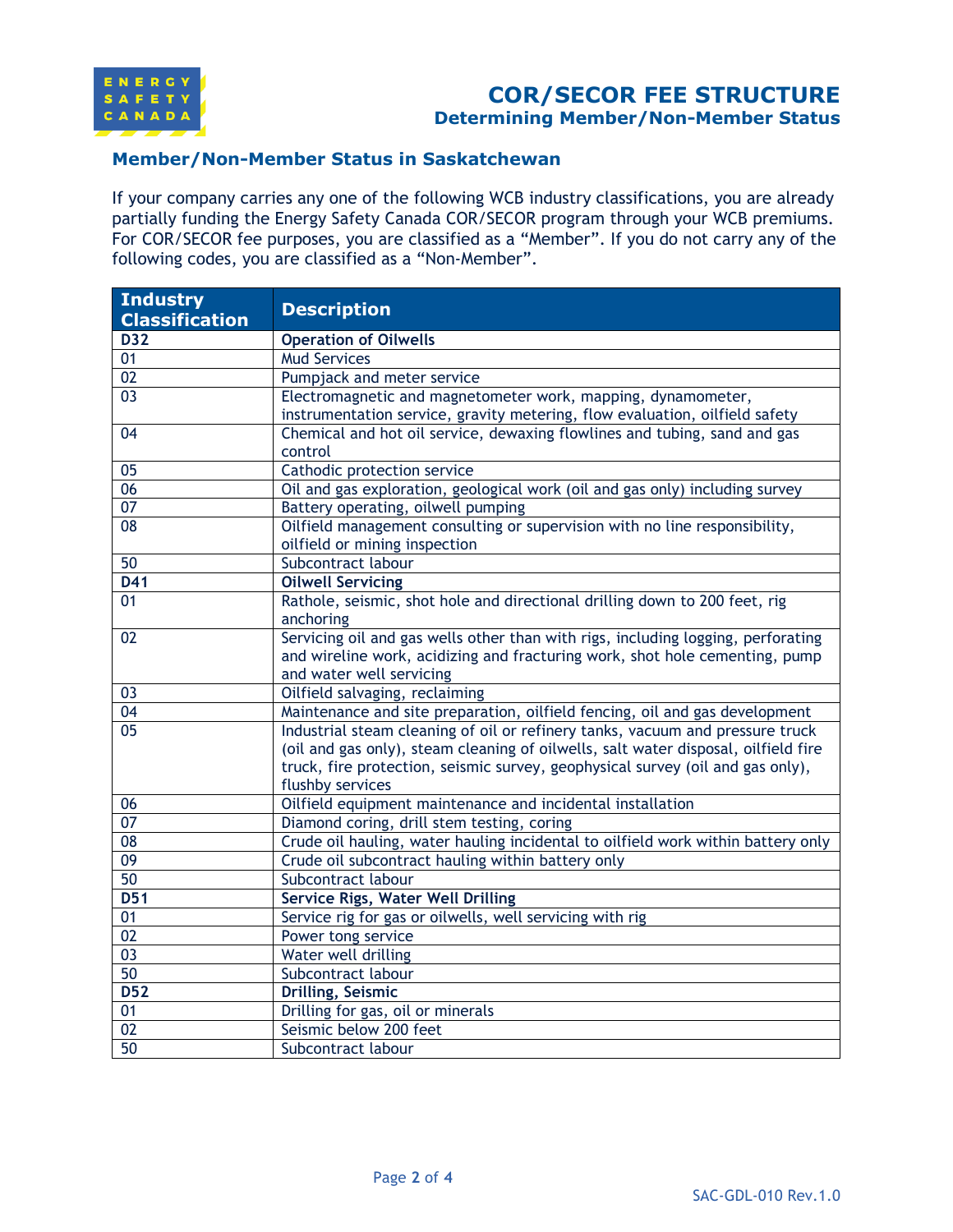

#### **Member/Non-Member Status in British Columbia**

Companies *operating solely* in BC are charged "Member Fees" for Energy Safety Canada COR/SECOR services. The WorkSafeBC funding model for the COR program is not related to the employer's industry classification unit. Companies operating both in BC and in Alberta or Saskatchewan may be required to pay "Non-Member Fees" based on their industry code/classification in those provinces.

Employers operating in BC should be aware that all employers with the following industry classification units are expected to have Energy Safety Canada as their certifying partner. *Employers in BC outside of these industry classifications may also use Energy Safety Canada as their certifying partner if they are "naturally aligned" with the oil and gas industry*. So, for example, an electrical service company that services oil and gas lease sites may be "naturally aligned" and use Energy Safety Canada as their certifying partner. Another example might be a landscaping company that performs brush clearing for a client in the oil and gas sector and requires a COR in order to successfully bid on the work. In these cases, given the WorkSafeBC funding model, these would still be charged the "Member Fees" if operating solely in BC.

| <b>Classification</b><br><b>Units</b> | <b>Description</b>                                                                                                      |
|---------------------------------------|-------------------------------------------------------------------------------------------------------------------------|
| 704002                                | Oil or Gas Drilling                                                                                                     |
| 704003                                | Oil or Gas Field Servicing                                                                                              |
| 704005                                | Open Pit Coal Mining                                                                                                    |
| 704006                                | Open Pit Metal or Mineral Mining                                                                                        |
| 704007                                | <b>Placer Mining</b>                                                                                                    |
| 704009                                | Seismic Exploration                                                                                                     |
| 704010                                | Diamond Drilling, Seismic Drilling or Shot Hole Drilling                                                                |
| 704013                                | <b>Underground Mining</b>                                                                                               |
| 712016                                | Heavy Equipment, Machinery, or Parts Manufacture or Installation<br>(greater than 500 lb.)                              |
| 713006                                | Compressed or Liquefied Gas Manufacture                                                                                 |
| 713018                                | <b>Oil or Gas Production</b>                                                                                            |
| 713021                                | <b>Petrochemical Manufacture</b>                                                                                        |
| 713036                                | Oil Refining or Recycling                                                                                               |
| 721038                                | Oil or Gas Pipeline Construction or Repair                                                                              |
| 732013                                | <b>Dump Truck Operation</b>                                                                                             |
| 732018                                | Garbage, Debris, Industrial Waste, or Recyclable Material Removal                                                       |
| 732045                                | Fuel Storage Tank Operation and Fuel Distribution                                                                       |
| 742013                                | Package Petroleum Product Wholesale                                                                                     |
| 764028                                | Heavy Equipment, Machinery, or Part Sales, Rental, Service or Repair<br>(greater than 500 lb) (Not elsewhere specified) |
| 764048                                | Septic Tank, Sewer, or Sewage Disposal System Services                                                                  |
| 767003                                | <b>Electric Utilities</b>                                                                                               |
| 767004                                | <b>Gas Utilities</b>                                                                                                    |
| 767005                                | Oil or Gas Transmission (oil or gas pipeline)                                                                           |
| 767007                                | <b>Multimedia Services</b>                                                                                              |